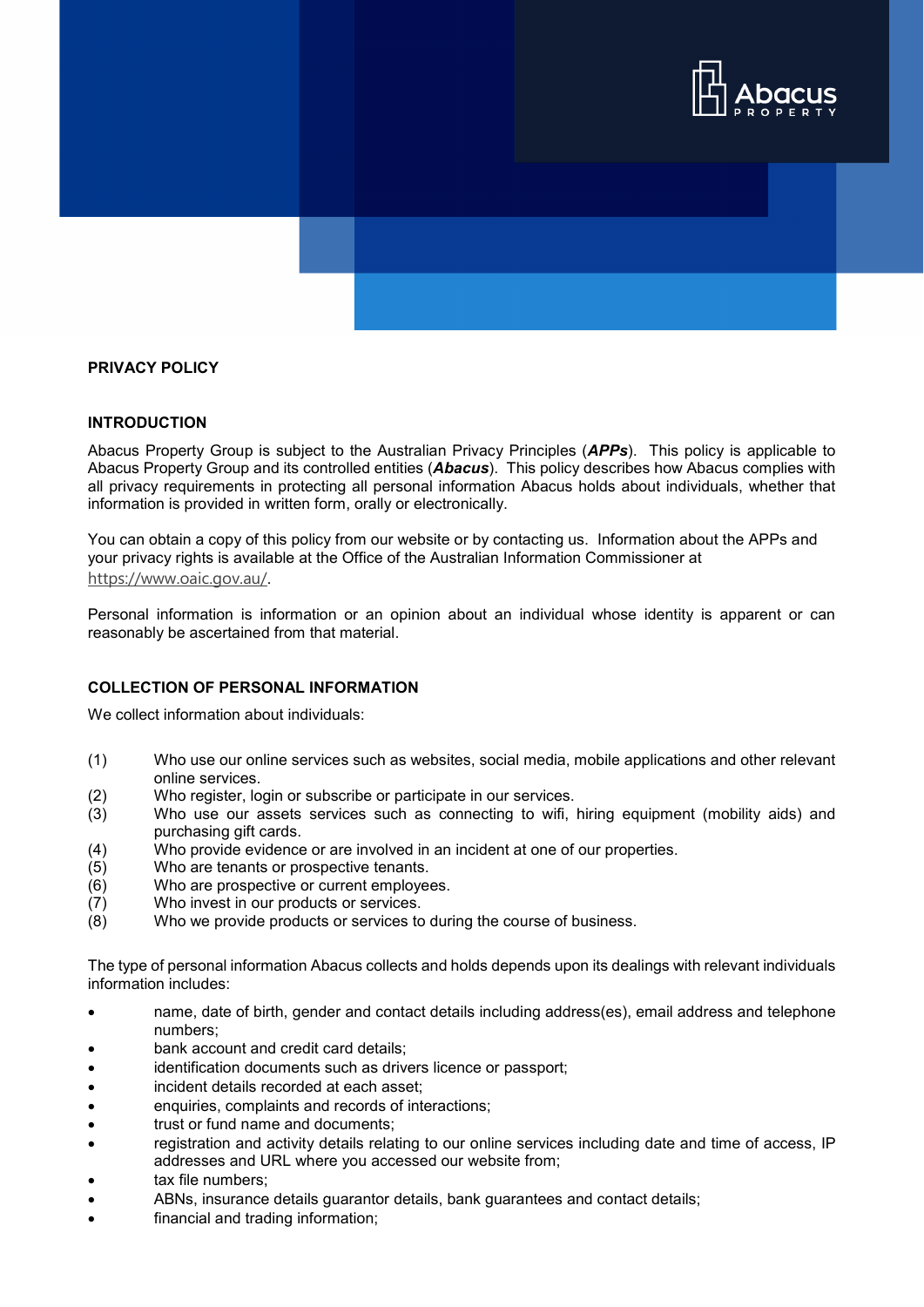

- CCTV surveillance footage within our properties;
- emplovee information such as tax file number, training records, police check, contact details, references, qualifications, employment history, emergency contact details, leave, superannuation details and health and safety information; and
- any information that is required to be collected by law and in the necessary course of business.

Abacus only collects personal information that is reasonably necessary for its dealings with relevant individuals.

Abacus usually collects personal information directly from the individuals it deals with. However, Abacus may collect such information from third parties, for example an individual's agent, where this is reasonably necessary to allow Abacus to deal with the individual. In such circumstances Abacus will take reasonable steps to inform the individual that it holds the individual's personal information, unless that is apparent from the circumstances in which the information is provided.

If Abacus inadvertently collects unsolicited personal information from an individual we will, within a reasonable time after collecting any such personal information, determine whether or not we may have collected it in any event under APP 3. If we determine that we could not have collected the personal information, we will, as soon as practicable and where it is lawful and reasonable to do so, destroy the personal information or ensure that it is de-identified.

You do not have to identify yourself (or you may choose to use a pseudonym) when dealing with Abacus, except where:

- Abacus is required or authorised by or under an Australian law, or a court/tribunal order, to deal with individuals who have not identified themselves; or
- it is impracticable for Abacus to deal with individuals who have not identified themselves.

Abacus does not generally collect sensitive personal information (including that relating to religious views, personal health, ethnicity or political opinion). However, in certain circumstances Abacus may collect some sensitive information if it is reasonably necessary to allow Abacus to deal with the individual and the individual has provided consent to Abacus to do so.

# **FOR WHAT PURPOSE DO WE COLLECT PERSONAL INFORMATION?**

We collect personal information to allow us to provide, administer, improve and personalise our services, process payments, identify you, communicate with you (including marketing and investor communications), conduct promotions, investigate and deal with unlawful activity and misconduct, respond to information requests that are required by law, protect our lawful interests and deal with enquiries and complaints.

We are authorised to collect tax file numbers by tax law. It is not compulsory for you to provide your tax file number in order to receive all of our services but, if you don't, tax law requires us to deduct tax from your distributions at the highest marginal rate. We do require tax file numbers for our mortgage investments as, without them, the trustee may incur substantial withholding tax liabilities.

We may use your personal information for direct marketing purposes. If you do not wish to receive marketing communications from us, you can let us know by emailing or telephoning us at the contact address below or opt out details are provided on all marketing communications.

We will not use or disclose your personal information for any purpose other than as set out in this policy, or for a related purpose in circumstances where you would reasonably expect such use or disclosure, where you have consented to such use or disclosure or in circumstances otherwise authorised by the APPs.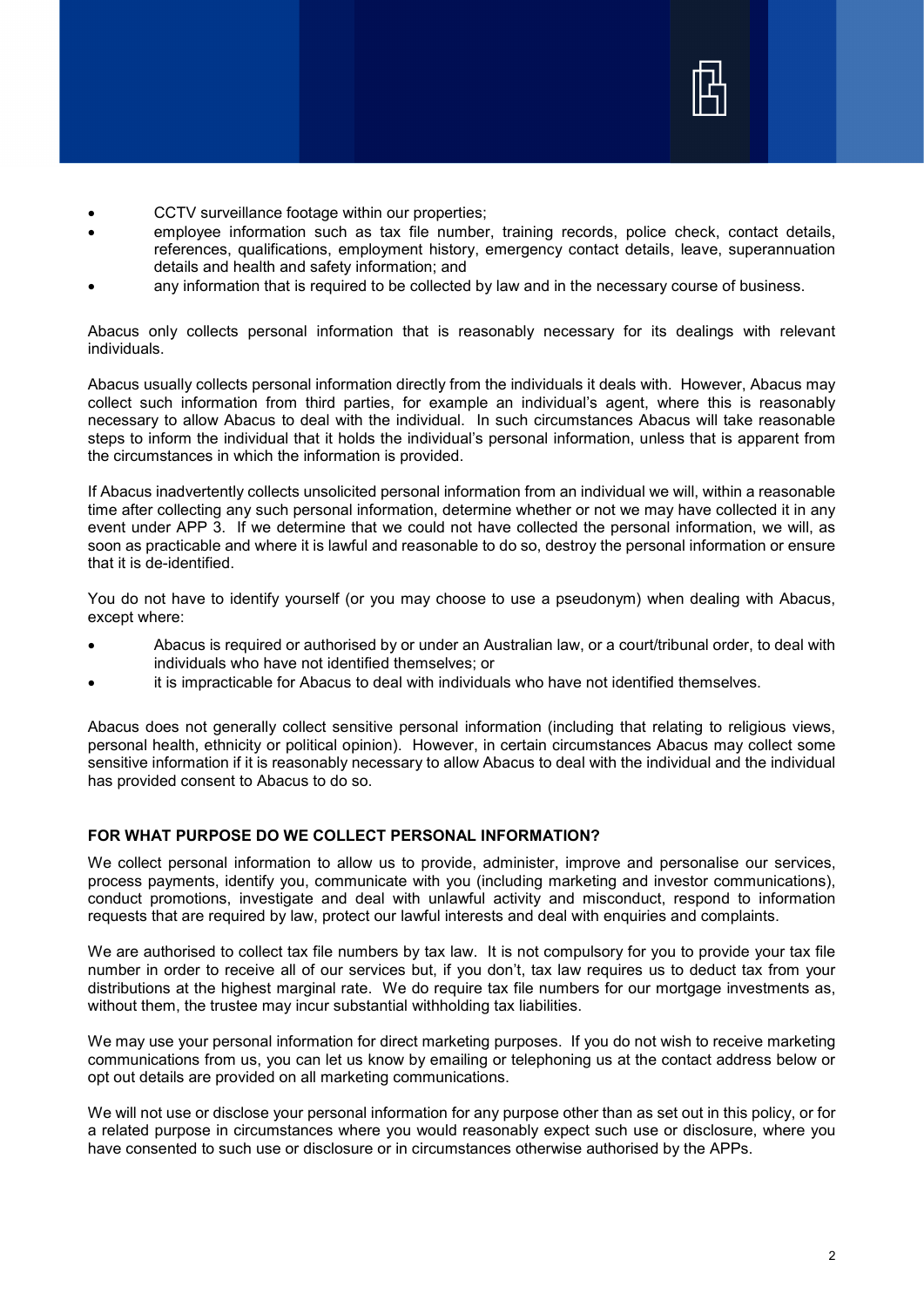

## **INVESTORS**

Abacus registry is outsourced to an external service provider, Boardroom. A copy of their privacy policy is available at [https://boardroomlimited.com.au/.](https://boardroomlimited.com.au/)

Boardroom has their own privacy policy detailing the collection, use, disclosure and management of personal information that Boardroom collects on our behalf. This information is used to carry out registry functions.

### **TO WHOM DO WE DISCLOSE PERSONAL INFORMATION?**

Personal information about an individual is not disclosed to anyone without the consent of the individual concerned or where required by law, except in the following circumstances:

- As Abacus outsources certain functions such as its securities, registry and custodial services, it needs to disclose investor personal information to these entities.
- The need to disclose personal information to others is generally restricted to consultants such as auditors, accountants and lawyers, insurance companies, property managers and estate agents, and is consistent with normal business practices and service delivery.
- Abacus may sometimes disclose personal information to overseas recipients. However, Abacus will only do so in accordance with the APPs.
- To assist in locating a missing person.
- To establish, exercise or defend a legal or equitable claim.
- For the purposes of a confidential alternative dispute resolution.
- Where necessary to lessen or prevent a serious threat to any individual's life, health or safety or to public health and safety, and it is unreasonable or impracticable to obtain your consent.
- Where necessary in order for Abacus to take appropriate action in relation to a reasonable suspicion of unlawful activity, or misconduct of a serious nature.

# **COOKIES**

Our website may use cookies which allow us to identify your browser while you are using our site. Cookies do not identify you; they simply allow us to track usage patterns so that we can measure the level of interest in various areas of our site. Most web browsers are set up to accept cookies. You can re-set your browser to refuse all cookies or to receive a warning message with each cookie which you can then refuse by turning it off in your browser. Your internet service provider should be able to assist you to set your preferences.

Unless you provide an email address in the course of your visit to our website, we cannot identify you.

### **THE SECURITY OF YOUR PERSONAL INFORMATION**

We treat your personal information as confidential. Access to our premises is controlled by allowing only personnel with security passes to access the premises. All electronically held information is protected through the use of firewalls and access passwords on each computer.

### **UPDATING AND ACCESSING YOUR PERSONAL INFORMATION**

Abacus takes reasonable steps to correct personal information to ensure that, having regard to the purpose for which the information is held, it is accurate, up-to-date, complete, relevant and not misleading if either:

- Abacus is satisfied that it needs to be corrected; or
- an individual requests that their personal information is corrected.

If you become aware of, or believe at any time that information we hold about you is inaccurate, incomplete or outdated, you may contact us by any of the methods set out below and provide us with evidence of the inaccuracy, incompleteness or out datedness. We will, if we agree that the information requires correcting, take all reasonable steps to correct the information.